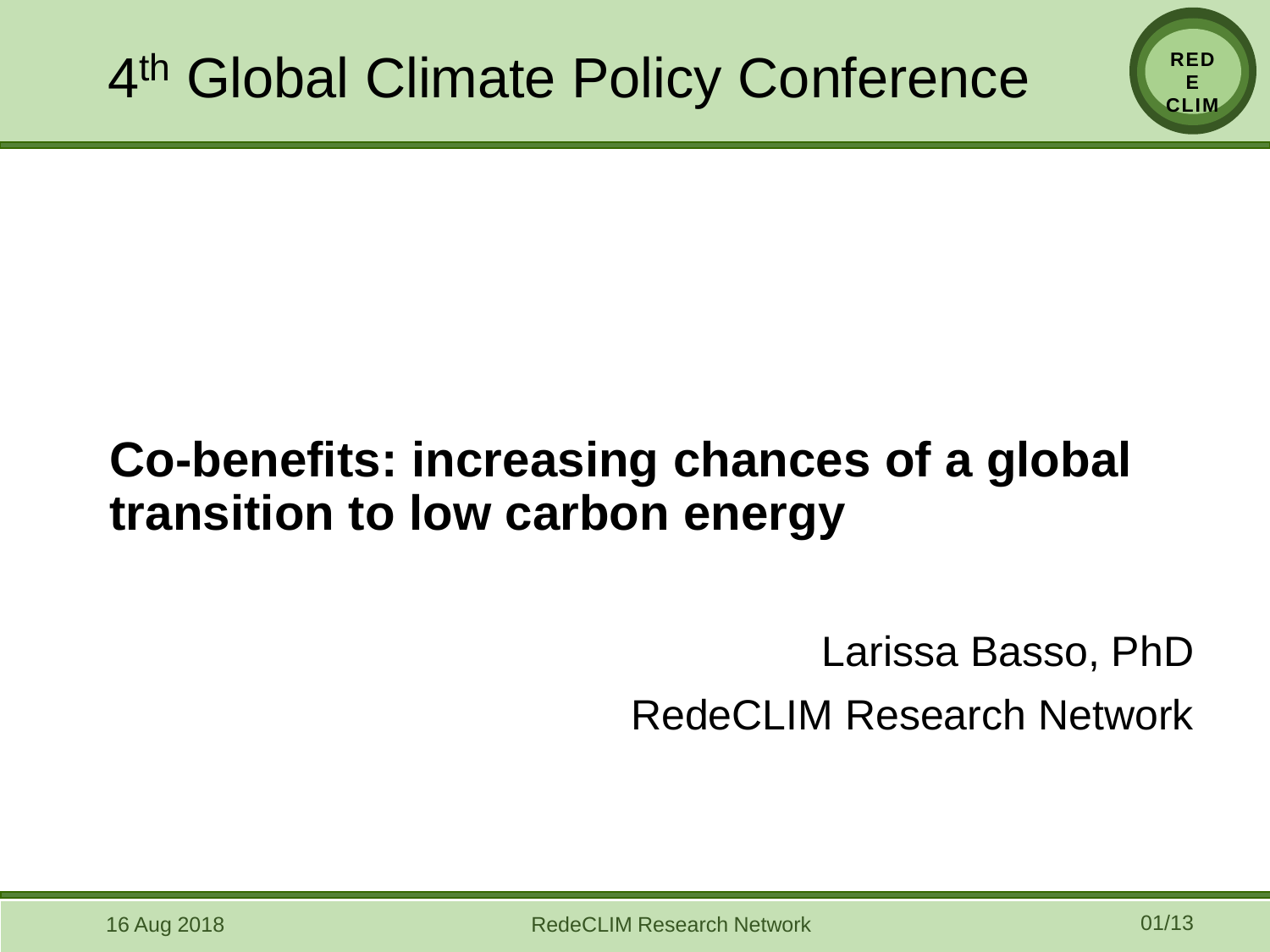

#### CLIMATE CHANGE MITIGATION: GLOBAL PUBLIC GOOD

#### Cost-benefit analysis: own risks and costs to act

|                   | Low costs       | <b>High costs</b> |
|-------------------|-----------------|-------------------|
| <b>Low risks</b>  | <b>Moderate</b> | <b>Minimum</b>    |
| <b>High risks</b> | <b>Maximum</b>  | <b>Moderate</b>   |

International and domestic politics: polyarchy (Milner)

- Distributional consequences of climate policy
- Climate concerns among, not alone, in informing preferences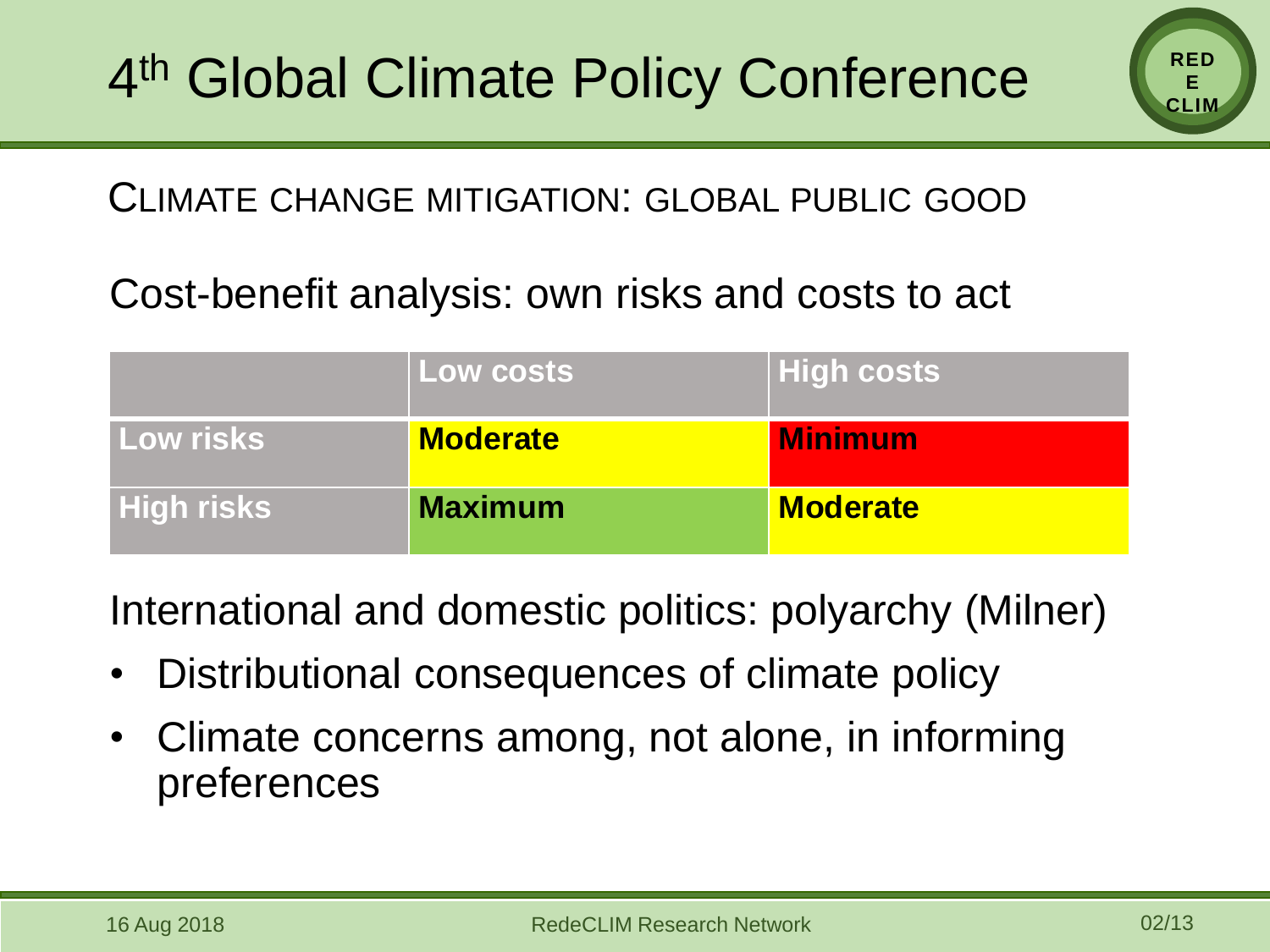#### ADDITIONAL BENEFITS OR CO-BENEFITS

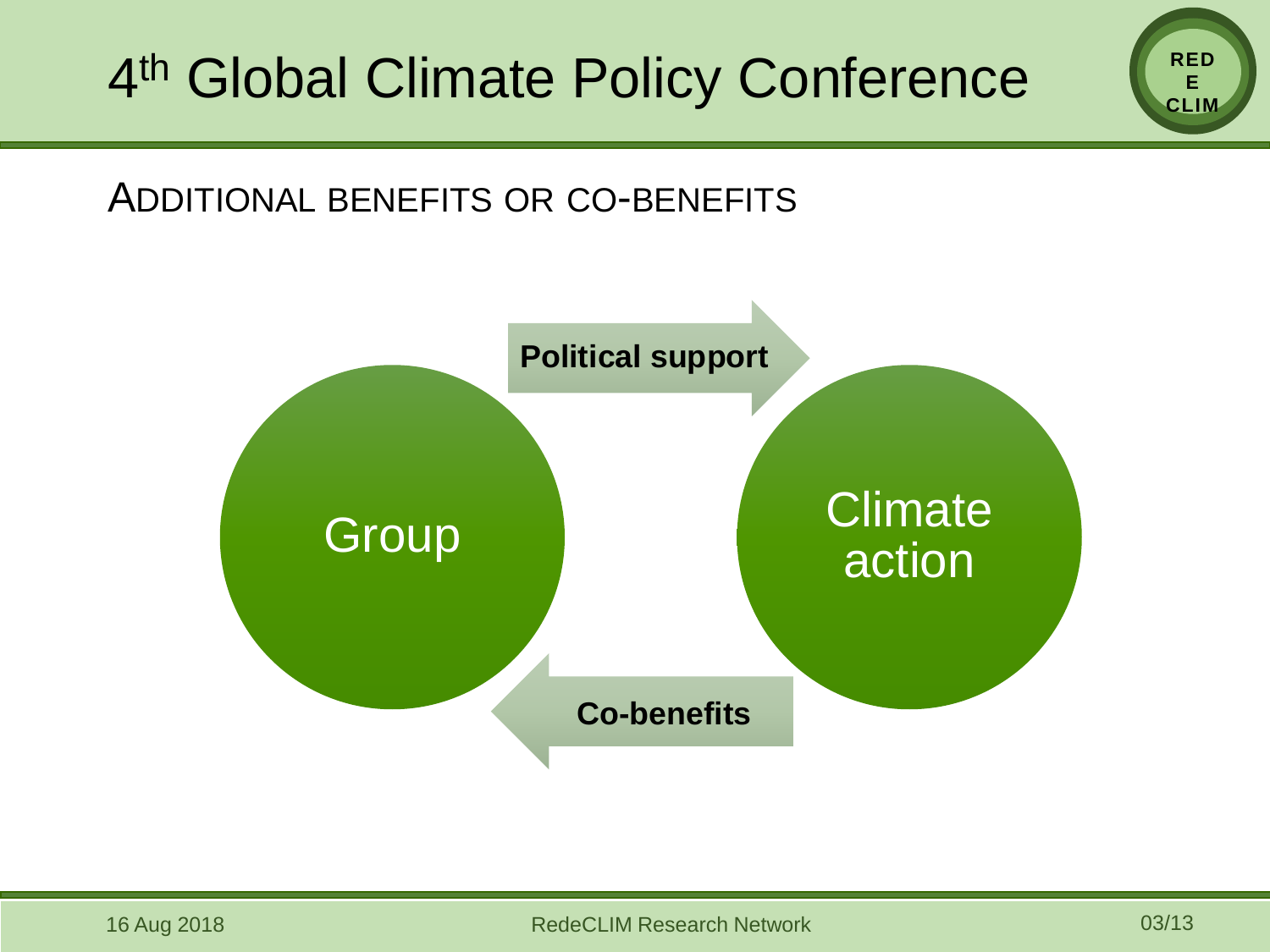#### DEEP DECARBONIZATION

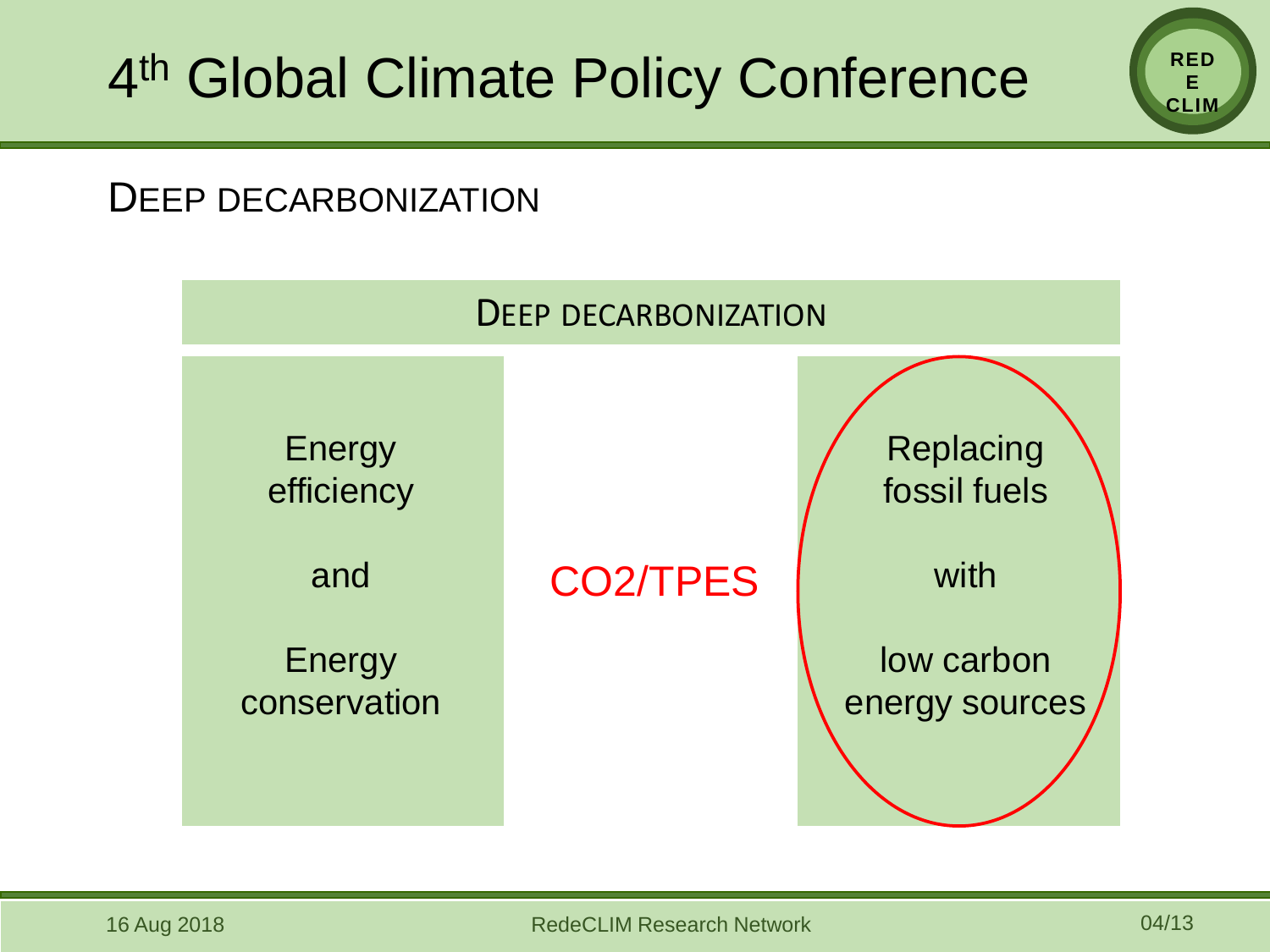# 4<sup>th</sup> Global Climate Policy Conference



| World primary energy supply, average (%) |           |           |           |           |           |           |           |           |           |
|------------------------------------------|-----------|-----------|-----------|-----------|-----------|-----------|-----------|-----------|-----------|
|                                          | 1971-1975 | 1976-1980 | 1981-1985 | 1986-1990 | 1991-1995 | 1996-2000 | 2001-2005 | 2006-2010 | 2011-2015 |
| Coal                                     | 27.53     | 26.69     | 28.46     | 28.35     | 26.68     | 25.59     | 26.97     | 29.79     | 29.96     |
| Oil                                      | 47.54     | 46.74     | 41.42     | 39.08     | 38.58     | 38.50     | 37.13     | 34.39     | 32.97     |
| Gas                                      | 18.54     | 18.88     | 20.14     | 21.00     | 22.15     | 22.82     | 23.18     | 23.17     | 23.75     |
| <b>Nuclear</b>                           | 0.88      | 2.06      | 3.64      | 5.31      | 5.93      | 6.16      | 6.03      | 5.33      | 4.50      |
| Hydro                                    | 5.44      | 5.54      | 6.20      | 6.02      | 6.28      | 6.46      | 6.05      | 6.23      | 6.63      |
| Other RE                                 | 0.06      | 0.08      | 0.15      | 0.24      | 0.38      | 0.47      | 0.65      | 1.09      | 2.19      |
| Total                                    | 100.00    | 100.00    | 100.00    | 100.00    | 100.00    | 100.00    | 100.00    | 100.00    | 100.00    |
|                                          |           |           |           |           |           |           |           |           |           |



Source: Own elaboration and calculations, based on data from BP, 2017. Other RE include wind, geothermal, solar, biomass and waste; biofuels not included.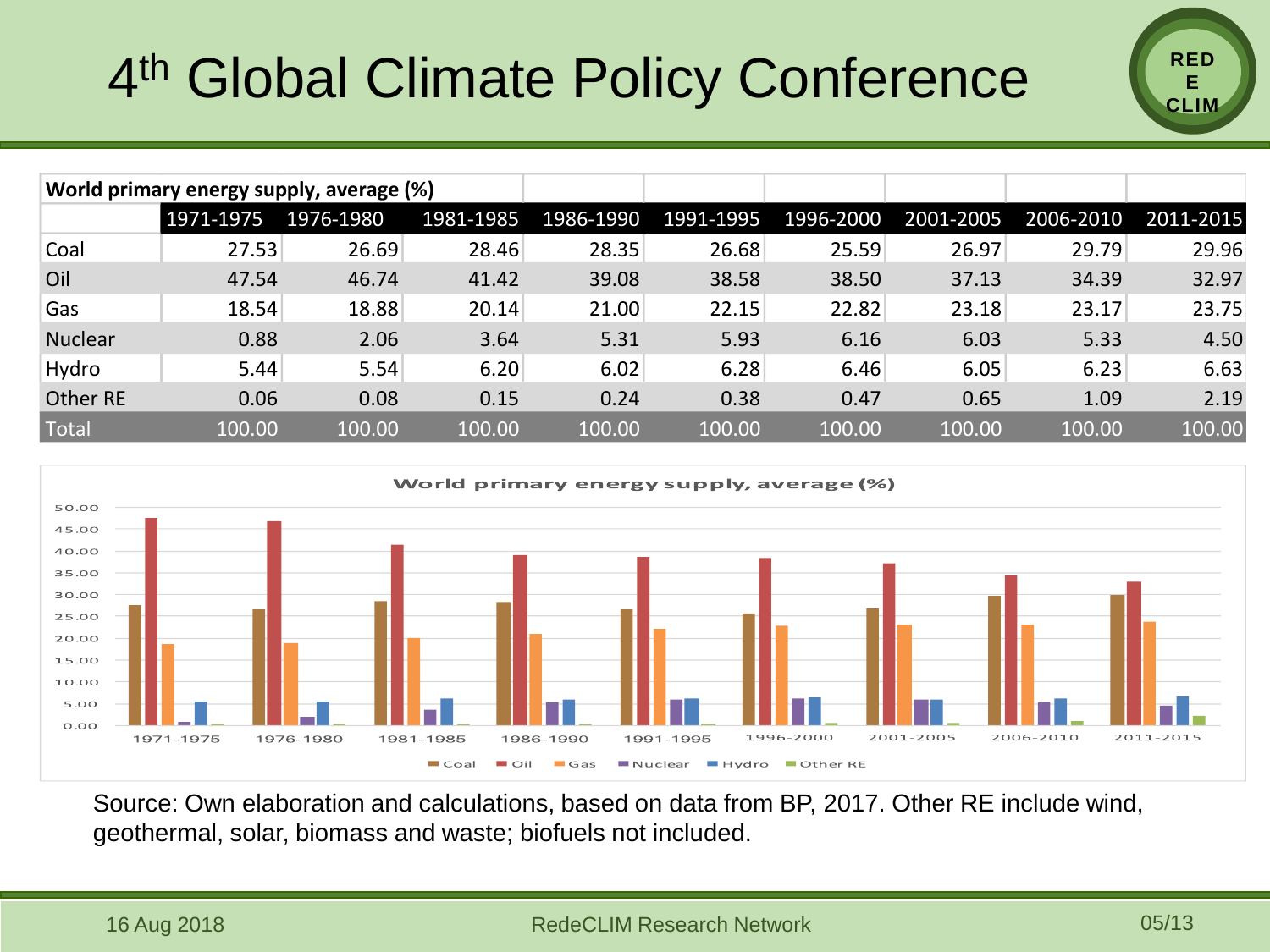RESULTS

(1) Carbon lock in:

- Fossil fuels: still more than 80% of global TPES;
- Coal and gas replaced oil;

**action** (2) Decreasing CO2/TPES (6.26%): gas and nuclear

- Gas: 18.74% (1971-1975); 23.75% (2011-2015)
- Nuclear: 0.88% (1971-1975); 6.16% (1996-2000); 4.50% (2011-2015)

(3) Comparing pre-1990 vs. post-1990:

Continuity, not rupture (except Other RE)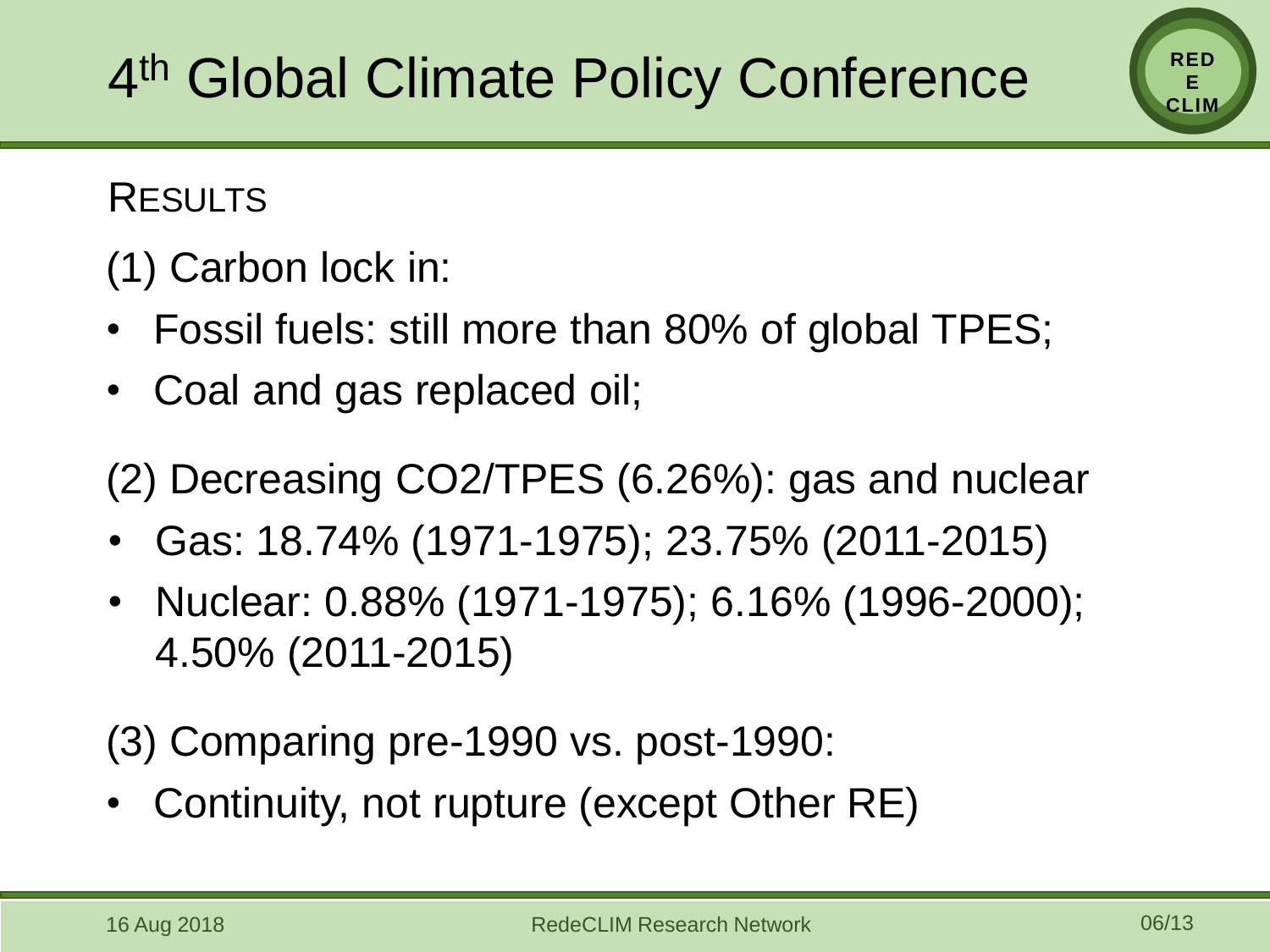## 4<sup>th</sup> Global Climate Policy Conference

#### G20: CARBON INTENSITY OF ENERGY SUPPLY



Source: Own elaboration and calculations, based on data from IEA, 2017. Consider: Russia, from 1971 to 1989, is USSR.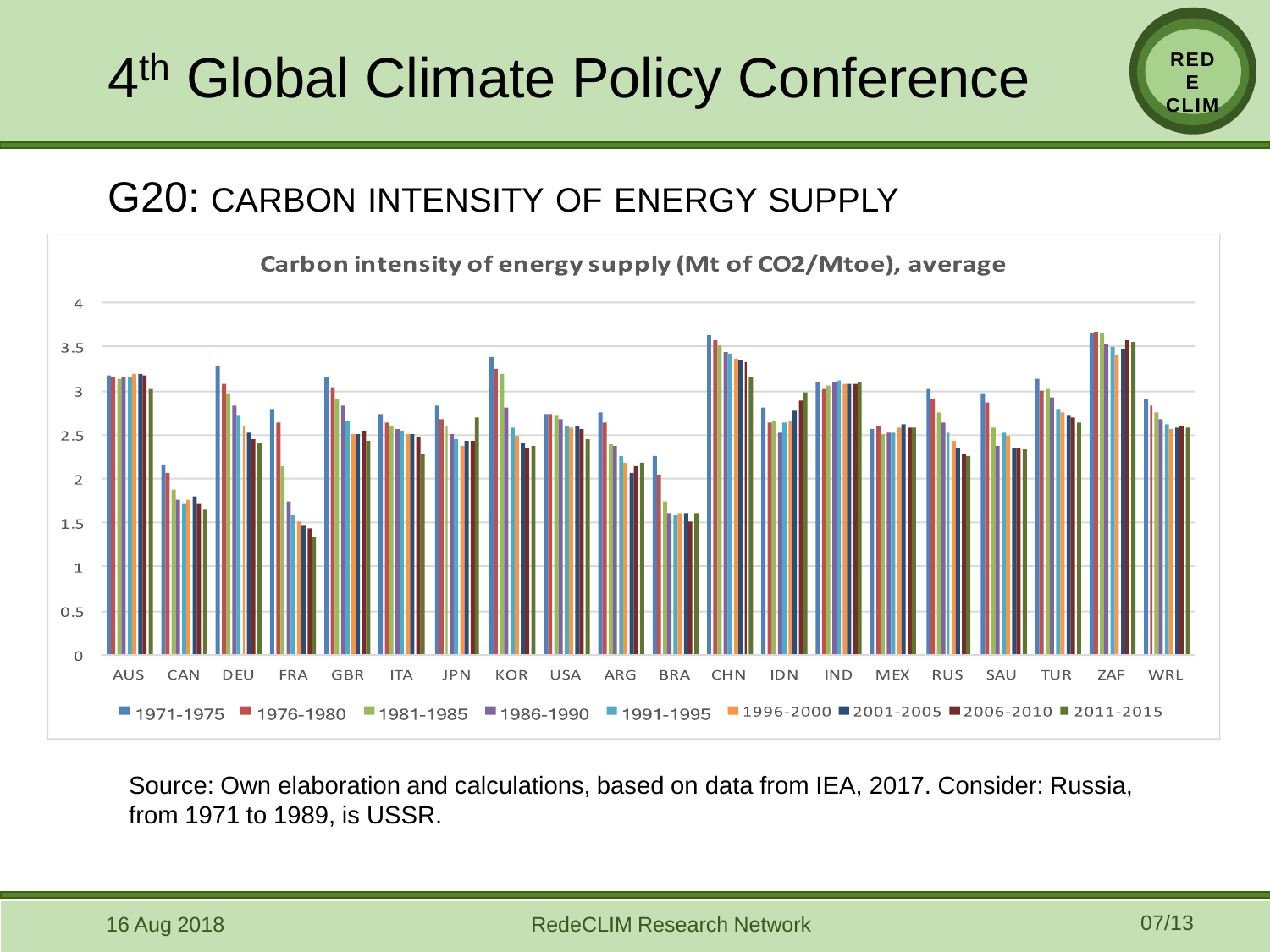#### CASE STUDIES

Why countries replace fossil fuels with low carbon energy sources (nuclear, hydro, other RE)?

- Which objectives (and group interests) drive it? Additional benefits = not climate change mitigation
- If present before 1990, could they still be driving it?

Analysis:

- Reconstruct trajectory of energy politics and policies
- Identify groups and their interests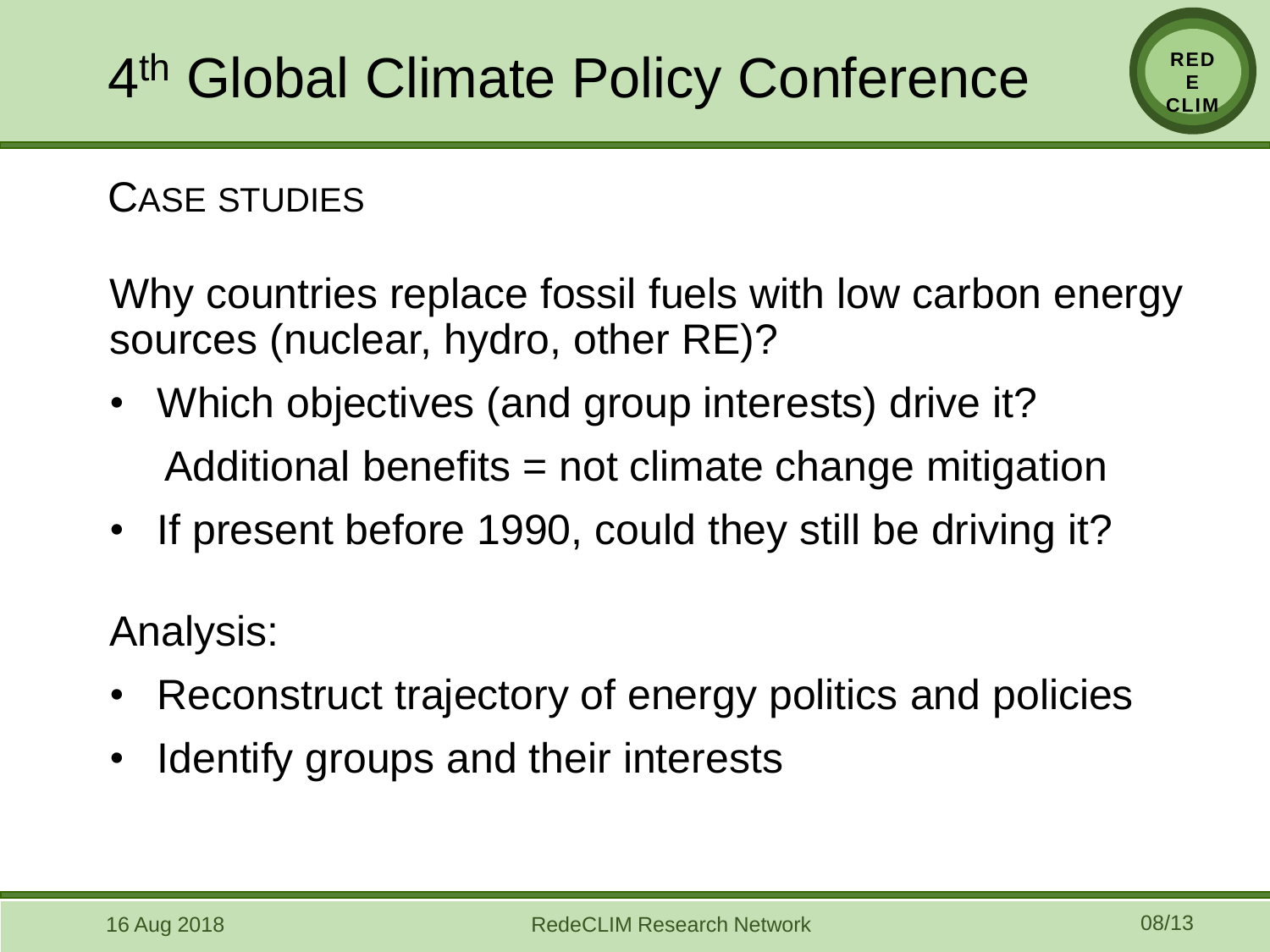#### **GERMANY**

(1) Before 1970s: rebuilding the economy

- Cheap energy: coal (German reserves) and oil
- Nuclear: dominate the technology
- (2) 1970s-1990: environmental concerns
- Fossil fuels (particularly coal) = sulphur = acid rain
- Chernobyl accident = anti-nuclear campaign
- Political space for pushing RE

(3) After 1990: climate change

• RE = benefits to the environment and to the economy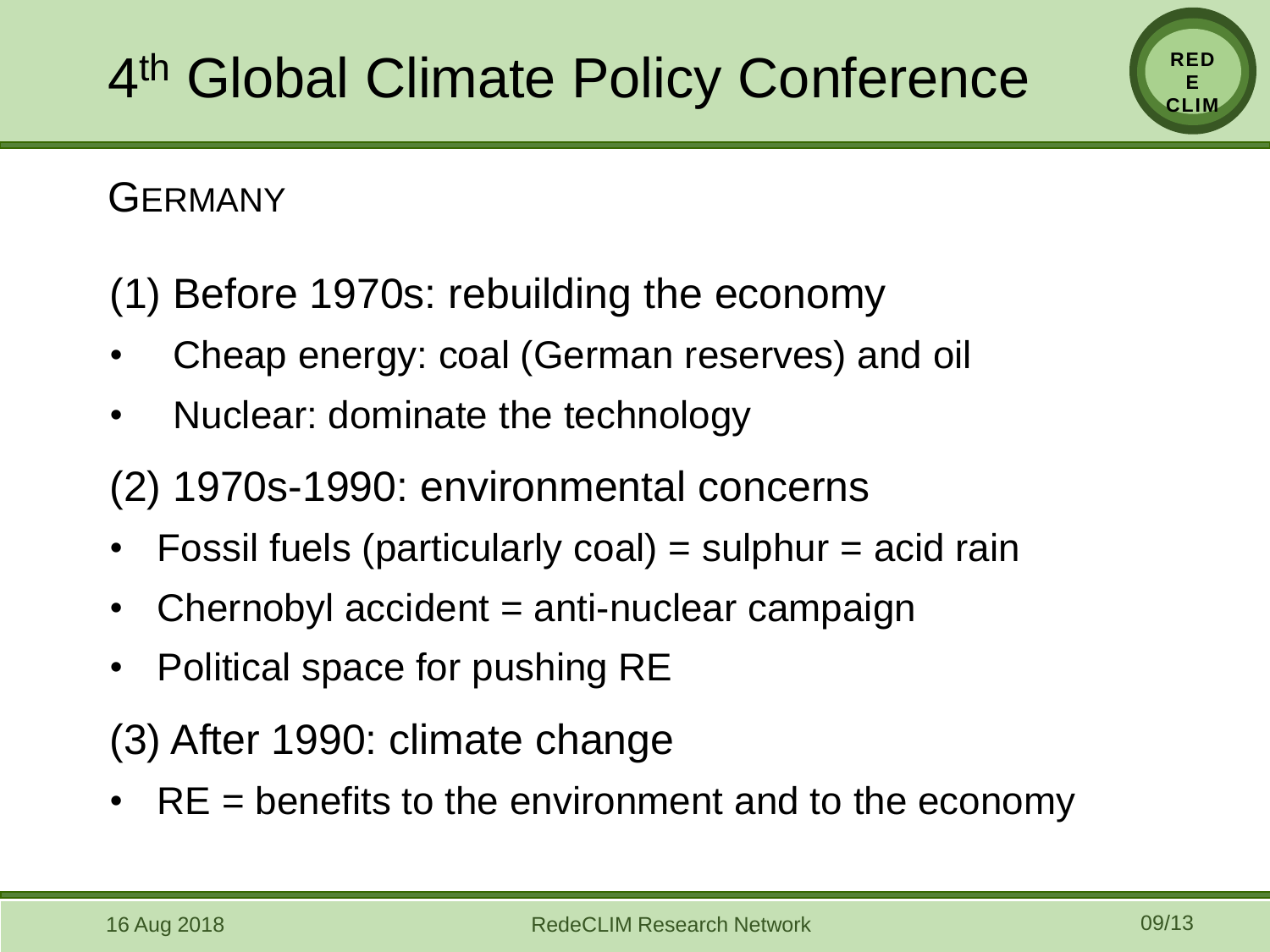#### **BRAZIL**

(1) Before 1970s: hydropower already strong  $(19<sup>th</sup> C)$ 

Little coal, poor; oil: small reserves, onshore

(2) 1970s-1990: strategic development (military)

- Massive investment in hydro and oil (offshore)
- Pro-Alcohol program
- Nuclear = not an option (costs + opposition)
- (3) After 1990: role of climate change?
- New RE: national components
- 2001/2002 supply crisis: thermal-fired power plants
- Use of oil prices as heterodox economic tool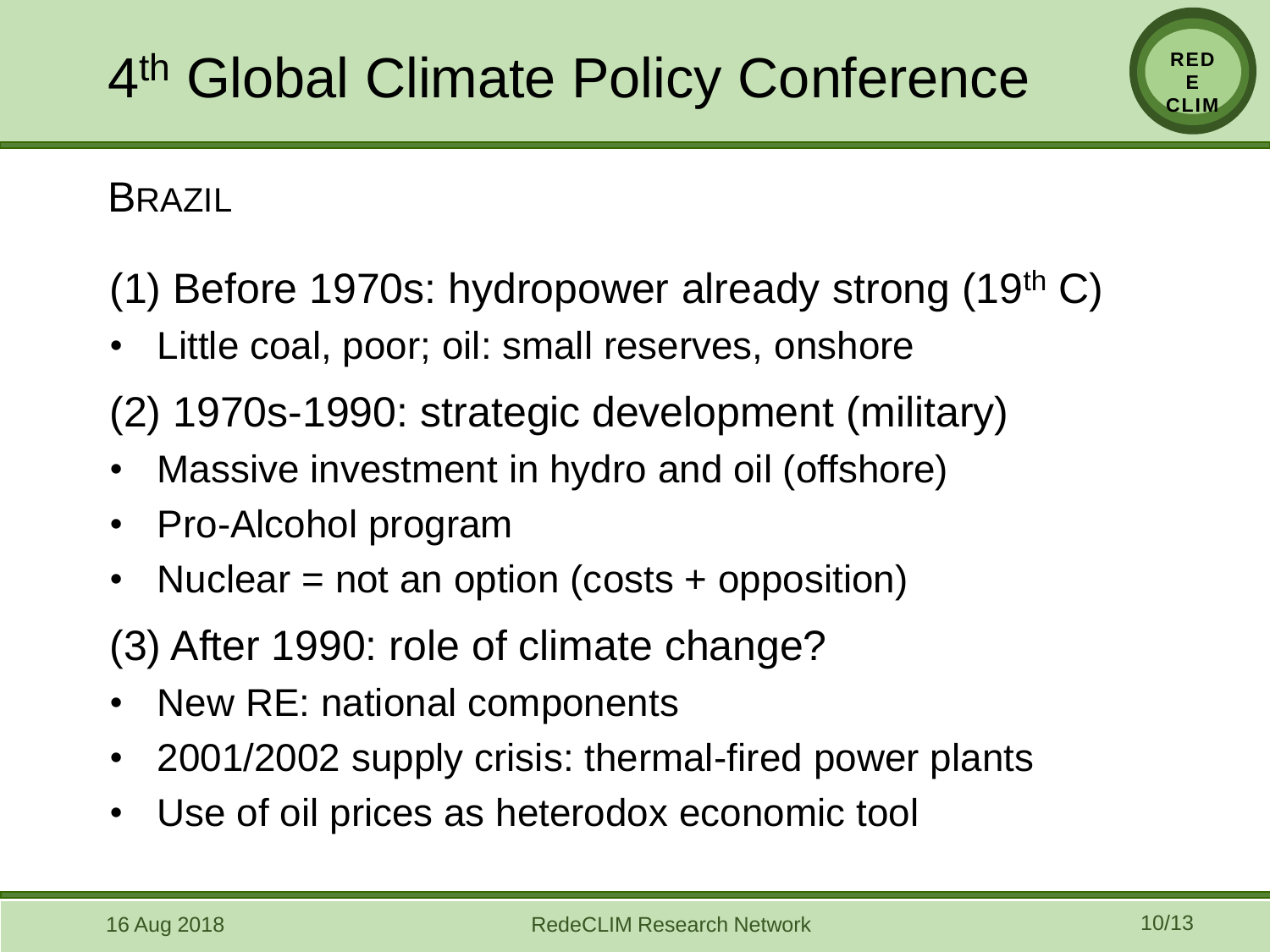#### **CHINA**

(1) 1978-1990: reforms and economic growth

- Coal production: energy security, prices
- Energy access (millions)
- 1980s: air pollution mounts

(2) After 1990: air pollution + exports strategy

- First pieces of regulation to reduce air pollution
- Massive investment in RE: pollution + development
- 2000-2010s: fastest growth of RE and nuclear (19 in construction)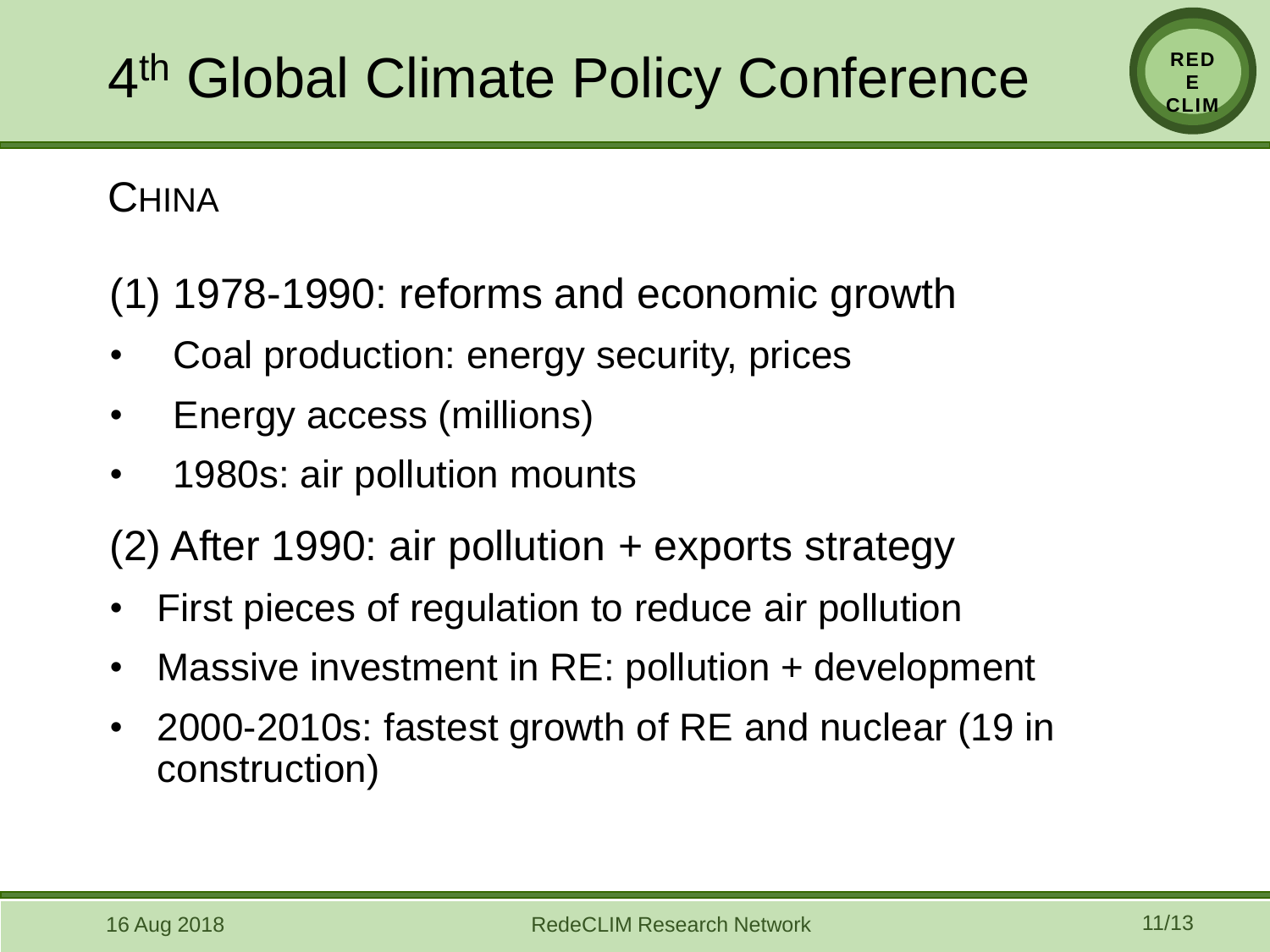CONCLUDING REMARKS:

- Co-benefits help explain low carbon energy
- Context-defined, but some repeat
- E.g.: energy security plays a key role since the 1970s

Energy-related climate action:

• cannot be explained without taking them into account

Further research:

- Case studies international climate commitments
- Check intervening variables